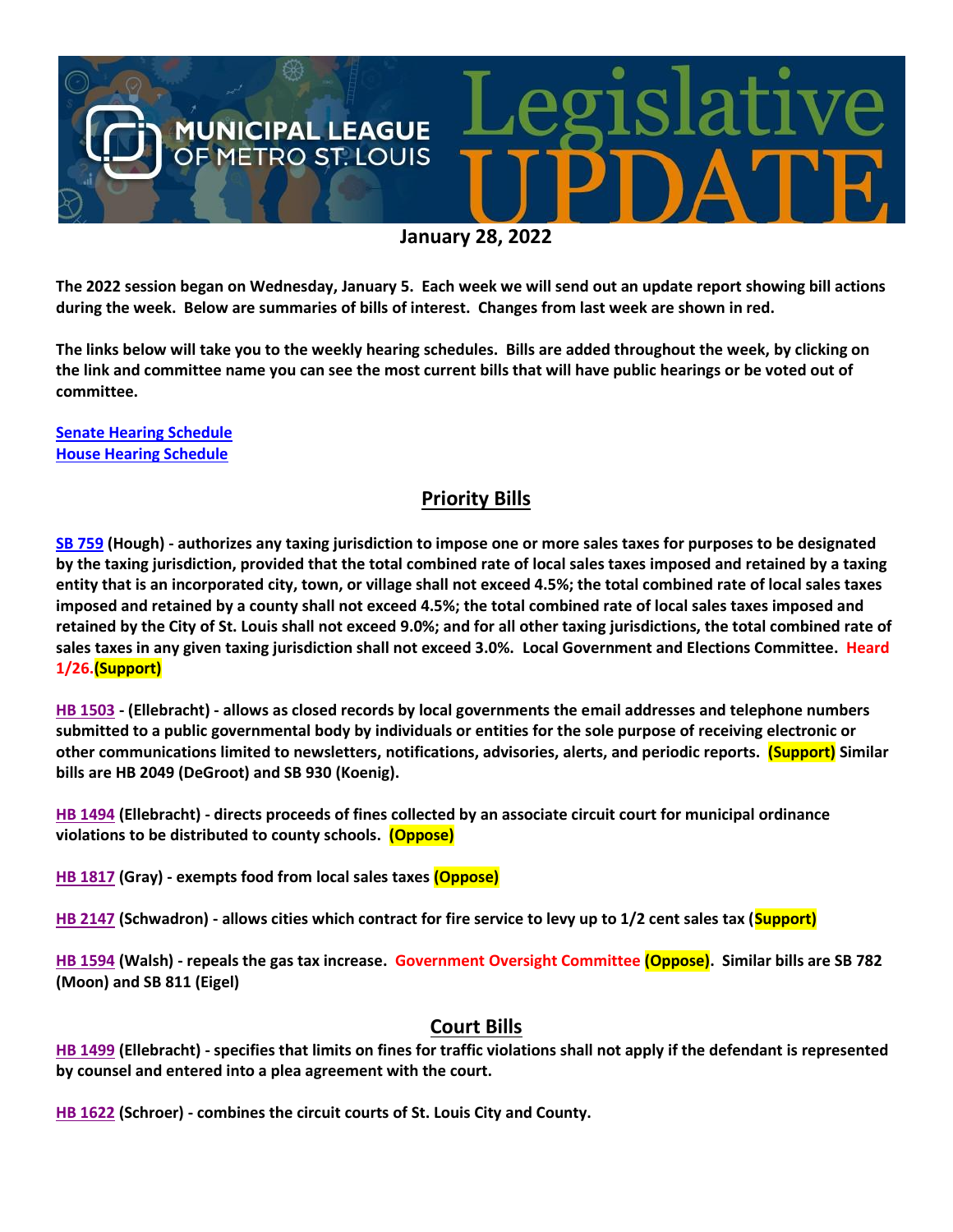**[HB 1702](https://house.mo.gov/Bill.aspx?bill=HB1702&year=2022&code=R) (Roberts) - no court shall issue a warrant of arrest for a person's failure to respond, pay the fine assessed, or appear in court with respect to a person's first traffic citation issued for an infraction. In lieu of such warrant of arrest, the court shall issue a notice of failure to respond, pay the fine assessed, or appear. Upon application by the driver for a driver's license or driver's license renewal, the department shall deny the application until all delinquent fines and fees in connection with the traffic offense have been satisfied. Upon satisfaction of the delinquent fines and fees, the department shall issue a driver's license to the driver provided such person is otherwise eligible for such license or renewal. For a person's second or subsequent traffic citation issued for an infraction under the provisions of this chapter, the person's license shall be suspended until such person pays any fine assessed or appears in court with respect to such traffic citation.**

**[HB 2007](https://house.mo.gov/Bill.aspx?bill=HB2007&year=2022&code=R) (Haffner) - allows municipal judges to suspend the driver's license for failure to appear in court for violations of municipal ordinances. (Support)**

## **Economic Development Bills**

**[HB 1598](https://house.mo.gov/Bill.aspx?bill=HB1598&year=2022&code=R) (Falkner) - prohibits a redevelopment project from collecting economic activity taxes or payments in lieu of taxes from any tax whose revenues are dedicated to public safety unless the governing body of the municipality or the commission established under current law has voted to allow the redevelopment project to collect the economic activity taxes or payments in lieu of taxes of that tax. Local Government Committee. Heard 1/13.**

**[SB 735](https://www.senate.mo.gov/22info/BTS_Web/Bill.aspx?SessionType=R&BillID=71259902%20%20) (Koenig) - requires NIDs, CIDs and TDDs to be terminated upon completion of improvements and satisfaction of debt. Also limits total combined sales taxes of CIDs and TDDs to 3.25% and exempts food. Ways & Means Committee. Heard 1/20. Passed Committee 1/27.**

**[SB 874](https://www.senate.mo.gov/22info/BTS_Web/Bill.aspx?SessionType=R&BillID=71259609) (Arthur) - allows a school district to exclude real property from a proposed tax increment financing redevelopment area if the school district determines that such redevelopment area will have an adverse effect on such school district. Ways & Means Committee.**

**[SB 908](https://www.senate.mo.gov/22info/BTS_Web/Bill.aspx?SessionType=R&BillID=71259913) (Koenig) - requires the governing body of a city or county establishing a NID, CID, TDD or TIF to submit to the State Auditor and the Department of Revenue a description of the boundaries of the district, as well as information on assessments made in the district, as described in the act.**

## **Election Bills**

**[HB 1601](https://house.mo.gov/Bill.aspx?bill=HB1601&year=2022&code=R) (Chipman) - requires a person appointed to elective public office not be delinquent in the payment of state income tax, personal property tax, municipal tax, or real property tax.**

**HB [1611](https://house.mo.gov/Bill.aspx?bill=HB1611&year=2022&code=R) (Sassmann) - requires candidates for political subdivision or special district offices that are currently designated as nonpartisan to file an indication of their political party membership, if any, when running for office. Independents may continue to run for such local offices in the same manner. General Laws Committee. Heard 1/24. (Oppose)**

**[HB 1859](https://house.mo.gov/Bill.aspx?bill=HB1859&year=2022&code=R) (Eggleston) - political subdivisions or special districts shall label ballot measures of any type that are submitted to a vote of the people alphabetically in the order in which they are submitted. Elections Committee.**

**[HB 1911](https://house.mo.gov/Bill.aspx?bill=HB1911&year=2022&code=R) (Shaul) - political subdivisions or special districts shall label ballot measures of any type that are submitted to [a vote of the people alphabetically in the order in which they are submitted.](https://www.house.mo.gov/Bill.aspx?bill=HJR91&year=2022&code=R)**

**[HJR 91](https://www.house.mo.gov/Bill.aspx?bill=HJR91&year=2022&code=R) [\(Eggleston\)](https://www.house.mo.gov/MemberDetails.aspx?year=2022&district=2) – upon voter approval the Constitutional amendment would change the process and requirements for initiative petitions seeking a Constitutional amendment. Hearing 2/1. Similar to [HJR 102](https://www.house.mo.gov/Bill.aspx?bill=HJR102&year=2022&code=R) (Evans) Elections Committee. Heard 1/26.**

**[SB 1049](https://www.senate.mo.gov/22info/BTS_Web/Bill.aspx?SessionType=R&BillID=73129349) (Brattin) - requires all candidates for offices in cities, towns, villages, and townships to declare a political party affiliation when filing for office. (Oppose)**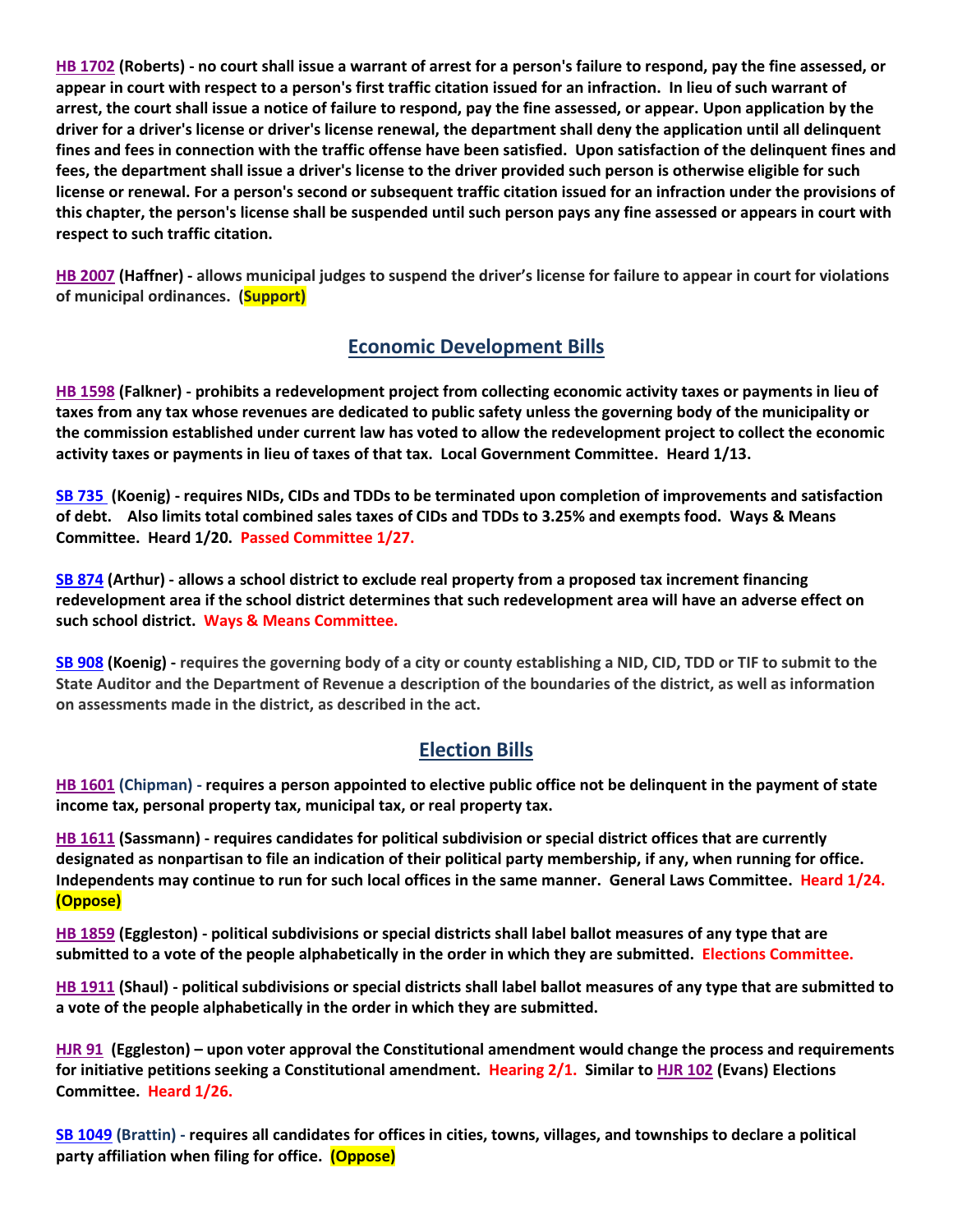## **Miscellaneous Bills**

**[HB 1500](https://house.mo.gov/Bill.aspx?bill=HB1500&year=2022&code=R) (Ellebracht) - amends the definition of "public record" to include the social media pages of a public governmental body, including the personal social media pages of members of the governmental body in specified circumstances. The bill expands the requirements for preservation of communications through electronic means, including social media accounts, and requires the public entity to produce such records in usable electronic format.**

**[HB 1581](https://house.mo.gov/Bill.aspx?bill=HB1581&year=2022&code=R) (Mayhew) - provides that, for a city of the fourth classification with no more than 2,000 inhabitants, if a statute or ordinance authorizes the mayor to appoint a member of a local board or commission, any requirement that the appointed person be a resident of the city will be deemed satisfied if the person owns real property or a business in the city.**

**[HB 1584](https://house.mo.gov/Bill.aspx?bill=HB1584&year=2022&code=R) (Murphy) - requires political subdivisions that require the installation of electric vehicle charging stations at certain businesses to pay the costs associated with the installation, maintenance, and operation of such station. Transportation Committee. Heard 1/12. Passed Committee 1/26. Referred Rules Committee.**

**[HB 1588](https://house.mo.gov/Bill.aspx?bill=HB1588&year=2022&code=R) (Haden) - specifies that the General Assembly occupies and preempts the entire field of legislation touching in any way the control or regulation of specific breeds of dogs. However, a village, town, city, or county can still prohibit dogs from running at large or to further control or regulate dogs within its boundaries so long as the ordinance, order, policy, or regulation is not breed specific. Local Government Committee. Heard 1/27.**

**[HB 1614](https://house.mo.gov/Bill.aspx?bill=HB1614&year=2022&code=R) (Lovasco) - prohibits the state and any political subdivision of the state from making or enforcing any statute, ordinance, or rule regarding the parking of an unlicensed motor vehicle on private property if the vehicle is wholly within the property boundaries, is parked on a surface suitable for a driveway or parking area, and is not supported by any device other than its own tires unless it is being repaired for a period not to exceed 72 hours. The bill also prohibits the state and any political subdivision from making or enforcing any statute, ordinance, or rule, except for a statute, ordinance, or rule restricting air pollution or noise pollution, that would prohibit or penalize a noncorporate owner or renter of a private, single family residence from using the residence in a way that does not pose a clear and present danger to the health or safety of the neighbors, or would require a noncorporate owner or renter of a private residence to use the property in a way contrary to the wishes of the owner or renter.**

**[HB 1615](https://house.mo.gov/Bill.aspx?bill=HB1615&year=2022&code=R) (Lovasco) - authorizes a member of the General Assembly to serve as an ex officio member of a board, commission, committee, council, or other legislative or regulatory body for any type of political subdivision that overlaps his or her district. Members shall not have voting powers and shall not receive compensation for any service as an ex officio member of such entities. (Oppose)**

**[HB 1633](https://house.mo.gov/Bill.aspx?bill=HB1633&year=2022&code=R) (Morse) - currently, political subdivisions that fail to submit the required annual financial statement to the State Auditor are fined \$500 a day. This bill reduces the fine to an amount of not more than 10% of the total sales and use tax revenue of the fiscal year for which the annual financial statement was not filed for municipalities with fewer than 3,500 inhabitants.**

**[HB 1657](https://house.mo.gov/Bill.aspx?bill=HB1657&year=2022&code=R) (Hicks) - specifies that the General Assembly occupies and preempts the entire field of legislation touching in any way the control or regulation of specific breeds of dogs. However, a village, town, city, or county can still prohibit dogs from running at large or to further control or regulate dogs within its boundaries so long as the ordinance, order, policy, or regulation is not breed specific. Local Government Committee. Heard 1/27.**

**[HB 1661](https://house.mo.gov/Bill.aspx?bill=HB1661&year=2022&code=R) (Hicks) - adopts the "International Swimming Pool and Spa Code" as it existed on May 1, 2021 and promulgated by the International Code Council, as the county and municipal swimming pool and spa code for the state. The Code applies to all construction, alteration, remodeling, enlargement, and repair of swimming pools and spas in any county or municipality that elects to regulate pools and spas. Counties and municipalities are authorized to establish procedures for the administration and enforcement of the International Swimming Pool and Spa Code, and are authorized to adopt local amendments to the Code or amendments made by the International Code Council. Economic Development Committee.**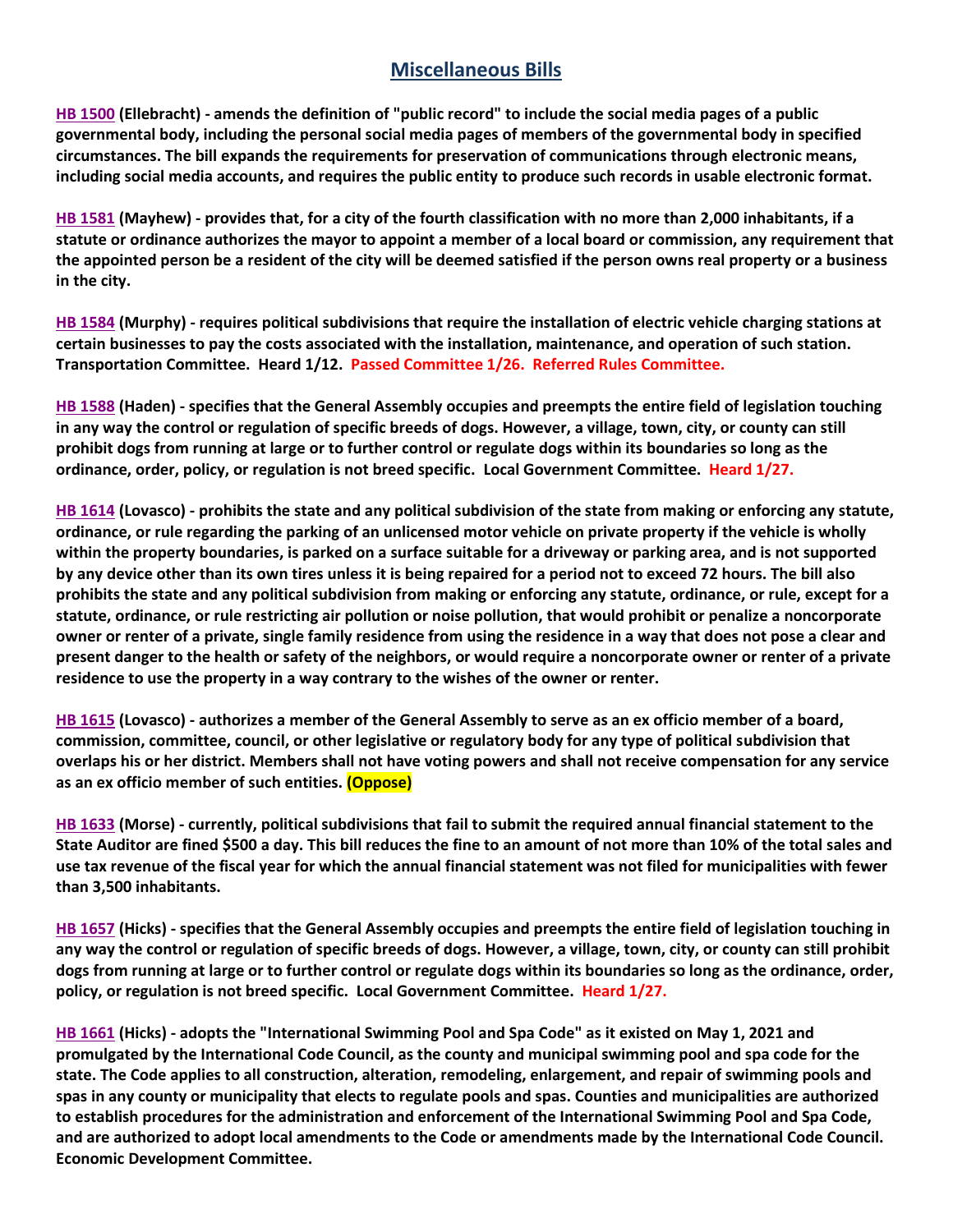**[HB 1764](https://house.mo.gov/Bill.aspx?bill=HB1764&year=2022&code=R) (Sander) - any city or county shall have the authority to adopt regulations with respect to outdoor advertising that are more restrictive than the height, size, lighting and spacing provisions of sections 226.500 to 226.600; except that, such regulations shall not have the effect of prohibiting outdoor advertising in its entirety, unless the location proposed is adjacent to a highway designated as a scenic byway under federal law. In locations where outdoor advertising is prohibited under federal or state law due to proximity to a scenic byway, all utilities shall be buried underground.**

**[HB 1837](https://house.mo.gov/Bill.aspx?bill=HB1837&year=2022&code=R) (Gray) - prohibits 3rd & 4th cities in St. Louis County from imposing a fee for a false alarm to which the police department responds if it is the alarm user's first false alarm in a twelve-month period.**

**[HB 2014](https://house.mo.gov/Bill.aspx?bill=HB2014&year=2022&code=R) (Kelly) - public governmental bodies may close meetings, records, and votes to the extent they relate to recordings of communications of a public employee.**

**[HB 2049](https://house.mo.gov/Bill.aspx?bill=HB2049&year=2022&code=R) (DeGroot) - clarifies definitions of public meetings and public records and closes email addresses and telephone numbers submitted to a public governmental body by individuals or entities for the sole purpose of receiving electronic or other communications limited to newsletter. (Support)**

**[HB 2078](https://www.house.mo.gov/Bill.aspx?bill=HB2078&year=2022&code=R) (Schroer) - prohibits political subdivisions from enacting ordinances more restrictive than the Federal Clean Air Act for refrigerants.**

**[HB 2183](https://house.mo.gov/Bill.aspx?bill=HB2183&year=2022&code=R) (Proudie) - specifies that limited liability companies that own real property in St. Louis County must designate a contact person with the county clerk.**

**[HB 2209](https://house.mo.gov/Bill.aspx?bill=HB2209&year=2022&code=R) (Hurlbert) - the state, any political subdivision thereof, and any other entity that receives public funds shall not establish, levy, maintain, or collect any fee for parking on any public street or road and shall not use any mechanical or electronic device to receive funds for such a fee including, but not limited to, on-street parking meters.**

**[HB 2288](https://www.house.mo.gov/Bill.aspx?bill=HB2288&year=2022&code=R) (Terry) - enacts terms limits of 8 years for mayors in 4th class cities. Changes aldermen to alders.**

**[HB 2437](https://house.mo.gov/Bill.aspx?bill=HB2437&year=2022&code=R) (Smith) - limits claims brought by political subdivisions against certain entities who are parties to a statewide opioid settlement agreement.**

**[HB 2454](https://house.mo.gov/Bill.aspx?bill=HB2454&year=2022&code=R) (Murphy) - provides that political subdivisions shall not enforce any ordinances struck down by a court and that the chief executive of the political subdivision may be fined for any such enforcement.**

**[HB 2457](https://house.mo.gov/Bill.aspx?bill=HB2457&year=2022&code=R) (Burnett) - repeals the state prohibition of local governments regulating paper and plastic bags.**

**[HB 2481](https://house.mo.gov/Bill.aspx?bill=HB2481&year=2022&code=R) (Mackey) - in a civil action brought by the attorney general against a political subdivision including, but not limited to, school districts, the court shall award attorney's fees, court costs, and all other expenses incurred by the political subdivision or school district in defense of any such action brought if the action is terminated in favor of the political subdivision or school district.**

**[HB 2569](https://www.house.mo.gov/Bill.aspx?bill=HB2569&year=2022&code=R) (Quade) - in a civil action brought by the attorney general against a political subdivision, including school districts, the court shall award attorney's fees, court costs, and all other expenses incurred by the political subdivision or school district in defense of any such action brought if the action is terminated in favor of the political subdivision or school district.**

**[HB 2593](https://www.house.mo.gov/Bill.aspx?bill=HB2593&year=2022&code=R) (Lovasco) - limits political subdivisions regulations on home based businesses. (Oppose)**

**[SB 697](https://www.senate.mo.gov/22info/BTS_Web/Bill.aspx?SessionType=R&BillID=71259741) (Gannon) - a village, town, city, or county may prohibit dogs from running at large or further control or regulate dogs within its boundaries so long as the ordinance, order, policy, or regulation is not breed specific. Local Government Committee.**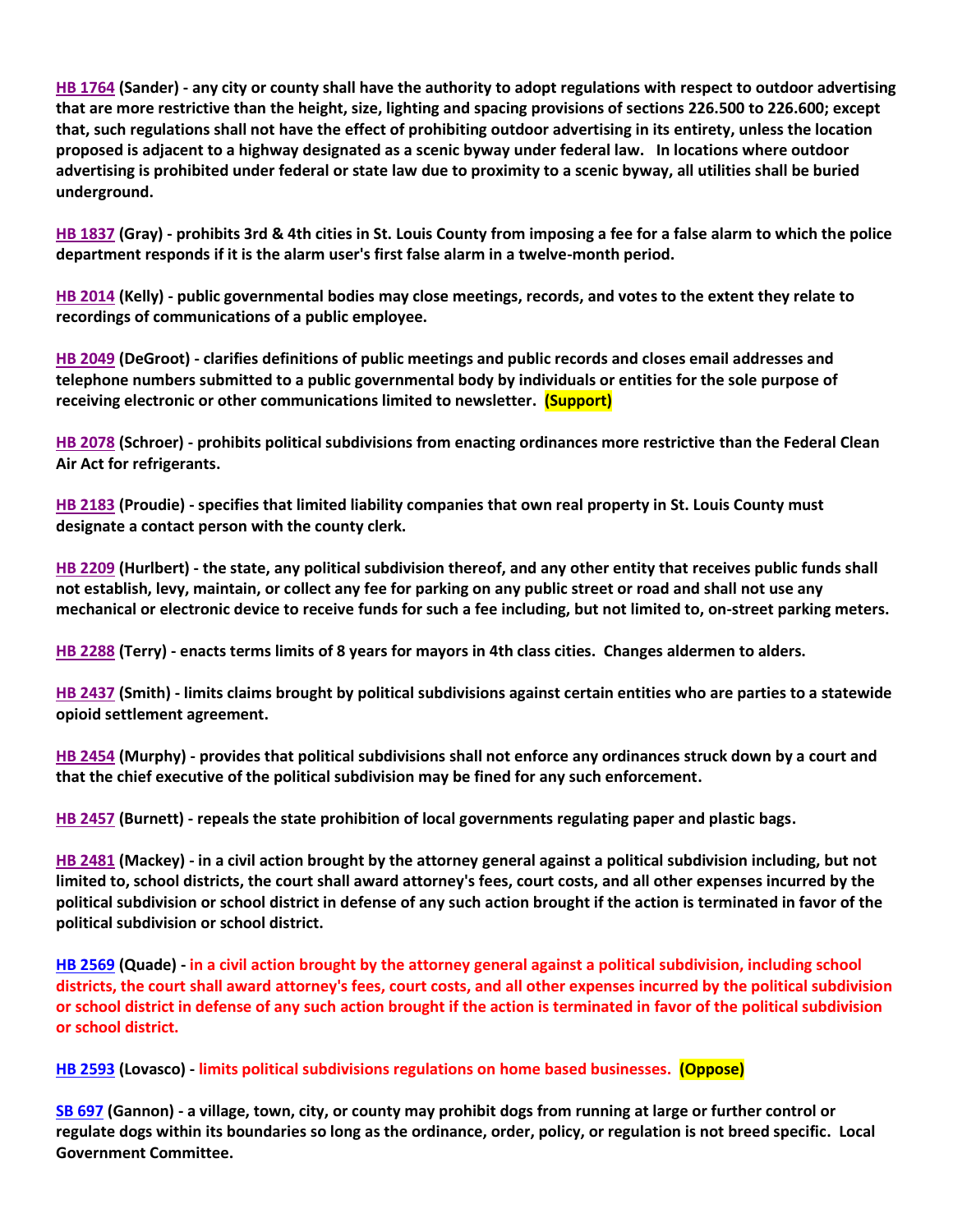**[SB 724](https://www.senate.mo.gov/22info/BTS_Web/Bill.aspx?SessionType=R&BillID=71259818) (Hegeman) - if a political subdivision's failure to timely submit annual financial statement is the result of fraud or other illegal conduct by an employee or officer of the political subdivision, the political subdivision shall not be subject to a fine if the statement is filed within 30 days of discovery of the fraud or illegal conduct. If the political subdivision has an outstanding balance for fines at the time it files its first annual financial statement after August 28, 2022, the Director of Revenue shall make a one-time downward adjustment to such outstanding balance in an amount that reduces the outstanding balance by 90%. If the Director of Revenue determines a fine is uncollectable, the Director shall have the authority to make a one-time downward adjustment to any outstanding penalty. This act provides that if a political subdivision with outstanding fines or penalties fails to file a financial statement after August 28, 2022 and before January 31, 2023 or fails to file any financial statement after January 31, 2023, the Director of Revenue shall notify the Attorney General who shall initiate the process to disincorporate the political subdivision. Local Government Committee. Heard 1/26.**

**[SB 842](https://www.senate.mo.gov/22info/BTS_Web/Bill.aspx?SessionType=R&BillID=71259877) (Moon) - repeals the prescription drug monitoring program. Public Safety Committee. (Oppose)**

**[SB 867](https://www.senate.mo.gov/22info/BTS_Web/Bill.aspx?SessionType=R&BillID=71259909) (Koenig) - establishes the statewide mechanical contractor license for mechanical contractors which shall be regulated by the Division of Professional Registration, within the Department of Commerce and Insurance. This act creates the Office of Mechanical Contractors within the Division to carry out the provisions of this act. Political subdivisions may establish their own local mechanical contractor's license but shall recognize a statewide mechanical contractor license in lieu of a local license for the purposes of performing contracting work or obtaining permits to perform work within such political subdivision. No political subdivision may require the employees of a statewide licensed mechanical contractor or its subcontractors or manufacturers' representatives to obtain journeymen licenses, apprenticeship licenses, or occupational licenses that require passing any examination or any special requirements to assess proficiency. General Laws Committee.**

**[SB 891](https://www.senate.mo.gov/22info/BTS_Web/Bill.aspx?SessionType=R&BillID=71259885) (Moon) - creates recall provisions for elected municipal officials. Local Government Committee.**

**[SB 930](https://www.senate.mo.gov/22info/BTS_Web/Bill.aspx?SessionType=R&BillID=71259916) (Koenig) - a public governmental body is authorized to close records that are related to email addresses and telephone numbers submitted to a public governmental body by individuals or entities for the sole purpose of receiving electronic or other communications. (Support)**

**[SB 1028](https://www.senate.mo.gov/22info/BTS_Web/Bill.aspx?SessionType=R&BillID=72748795) (Moon) - provides a cause of action against a public body that causes economic detriment to a person for misapplication or unequal enforcement of the law.** 

#### **Personnel & Employment Bills**

**[HB 1640](https://house.mo.gov/Bill.aspx?bill=HB1640&year=2022&code=R) - (Seitz) - recognizes posttraumatic stress disorder (PTSD) as an occupational disease, under Chapter 287, RSMo dealing with Workers Compensation, when diagnosed in specified first responders.**

**[HB 1651](https://house.mo.gov/Bill.aspx?bill=HB1651&year=2022&code=R) (Nurrenbern) - subjects public employers to the state minimum wage law.**

**[HB 1656](https://house.mo.gov/Bill.aspx?bill=HB1656&year=2022&code=R) (Hicks) - specifies that no political subdivision can require its employees to reside within a jurisdiction. Public Safety Committee. Heard1/25.**

**[HB 1794](https://house.mo.gov/Bill.aspx?bill=HB1794&year=2022&code=R) (Windham) - requires all police officers in St. Louis County to be paid a minimum of \$20 per hour.**

**[HB 1819](https://house.mo.gov/Bill.aspx?bill=HB1819&year=2022&code=R) (Gray) - during the application or interview process for employment as a peace officer, an applicant shall disclose whether he or she has had any complaints, disciplinary actions, or internal investigations as a peace officer while employed with any other law enforcement agency. If so, he or she shall undergo a psychological evaluation prior to being hired as a peace officer to determine whether he or she can effectively work in the field of law enforcement. If, after the psychological evaluation, the applicant is found qualified, he or she shall receive additional training addressing the issue that resulted in any such complaint, disciplinary action, or internal investigation.**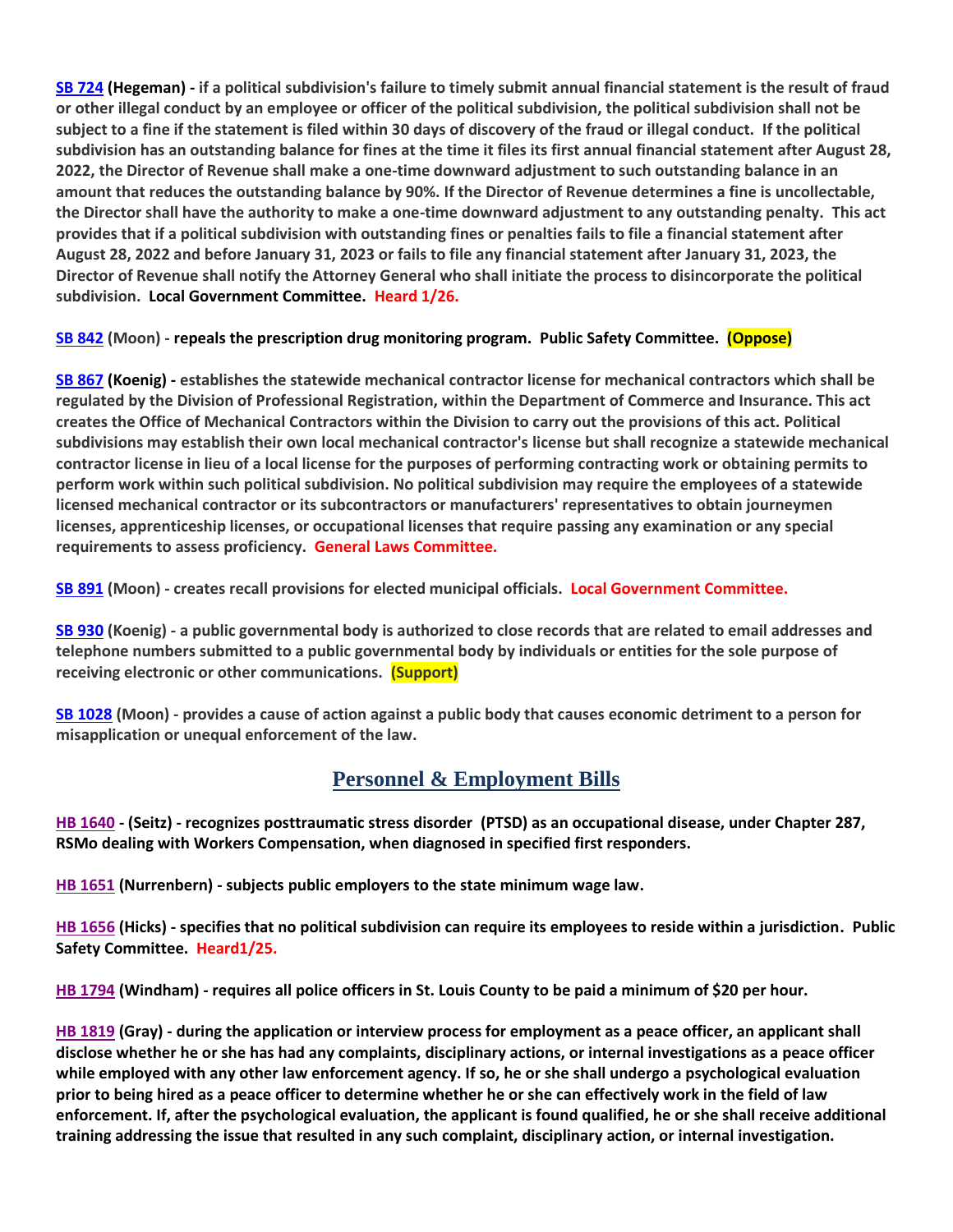**[HB 1825](https://house.mo.gov/Bill.aspx?bill=HB1825&year=2022&code=R) (Gray) - all peace officer recruits shall, upon hire and every three years thereafter, attend a training program that provides community relations, diversity, sensitivity, and cultural competency training. All existing peace officers in this state shall attend a community relations, diversity, sensitivity, and cultural competency training program every three years. Such instruction shall include training through discipline, public information activity, and efficient frontline police work.**

**[HB 2063](https://house.mo.gov/Bill.aspx?bill=HB2063&year=2022&code=R) (Sauls) - establishes disciplinary procedures for firefighters.**

**[HB 2064](https://house.mo.gov/Bill.aspx?bill=HB2064&year=2022&code=R) (Sauls) - adds additional conditions for worker compensation claims for firefighters.** 

**[HB 2066](https://house.mo.gov/Bill.aspx?bill=HB2066&year=2022&code=R) (Sauls) - adds additional conditions for worker compensation claims for firefighters.**

**[HB 2439](https://house.mo.gov/Bill.aspx?bill=HB2439&year=2022&code=R) (Hovis) - adds additional grounds for when the Director of the Department of Public Safety shall discipline peace officers. Crime Prevention Committee. Hearing 1/31.**

**[SB 689](https://www.senate.mo.gov/22info/BTS_Web/Bill.aspx?SessionType=R&BillID=71259715) (Williams) - adds additional grounds for when the Director of the Department of Public Safety shall discipline peace officers. Public Safety Committee. Heard 1/25.**

**[SB 708](https://www.senate.mo.gov/22info/BTS_Web/Bill.aspx?SessionType=R&BillID=71259735) (Beck) - provides that post-traumatic stress disorder (PTSD) diagnosed in any person who is a firefighter, police officer, emergency medical technician, emergency medical dispatcher or other first responder shall be presumed as an occupational disease resulting from employment if the person has completed at least 5 years of employment and the person was examined by a medical professional upon commencing employment and the examination failed to reveal any evidence of PTSD. Insurance Committee.**

**[SB 728](https://www.senate.mo.gov/22info/BTS_Web/Bill.aspx?SessionType=R&BillID=71259712) (Onder) - establishes the "Public Employee Janus Rights Act," permitting a public body to withhold fees from public employee paychecks for the purpose of paying any portion of labor organization dues, agency shop fees, or any other fees paid to a labor organization only with the written, informed consent of the public employee. The act also requires the public employee's written, informed consent for labor organizations to use such fees or dues for political purposes. Any authorization required by this act may be in written or electronic form. Any authorization must be submitted to the public body employer before such fees may be withheld. Furthermore, the employer shall require clear and compelling evidence that the authorization was freely given. Any consent given by an employee may be revoked at any time. Failure to comply with these requirements on the part of an employer shall result in a fine of no more than \$500 per violation. General Laws Committee.**

**[SB 854](https://www.senate.mo.gov/22info/BTS_Web/Bill.aspx?SessionType=R&BillID=71259653) (Washington) - the POST Commission and the Attorney General shall each create and maintain a database that shall store public data related to officer misconduct. Each law enforcement agency shall submit individual officer data which shall be redacted of personal identifying information of the officer. Public Safety Committee.**

## **Public Safety Bills**

**[HB 1459](https://house.mo.gov/Bill.aspx?bill=HB1459&year=2022&code=R) (Brown) - repeals Section 21.750 in which the General Assembly preempts the entire field of firearms regulation. Political subdivisions will now be able to regulate firearms in any manner allowed by state and federal law and that is consistent with their police powers or charter.**

**[HB 1462](https://house.mo.gov/Bill.aspx?bill=HB1462&year=2022&code=R) (Schnelting) - allows a concealed carry permit holder to lawfully carry firearms on public transportation, as defined in the bill. Anyone with a permit may also carry a firearm while traveling by bus. General Laws Committee. Hearing 1/31.**

**[HB 1476](https://house.mo.gov/Bill.aspx?bill=HB1476&year=2022&code=R) (Schroer) - returns the control of the City of St. Louis Police Department back to the Board of Police Commissioners.**

**[HB 1568](https://house.mo.gov/Bill.aspx?bill=HB1568&year=2022&code=R) (Sharp) - a person commits the offense of unlawful discharge of a firearm if that person, with criminal negligence, discharges a firearm within or into the limits of any municipality.**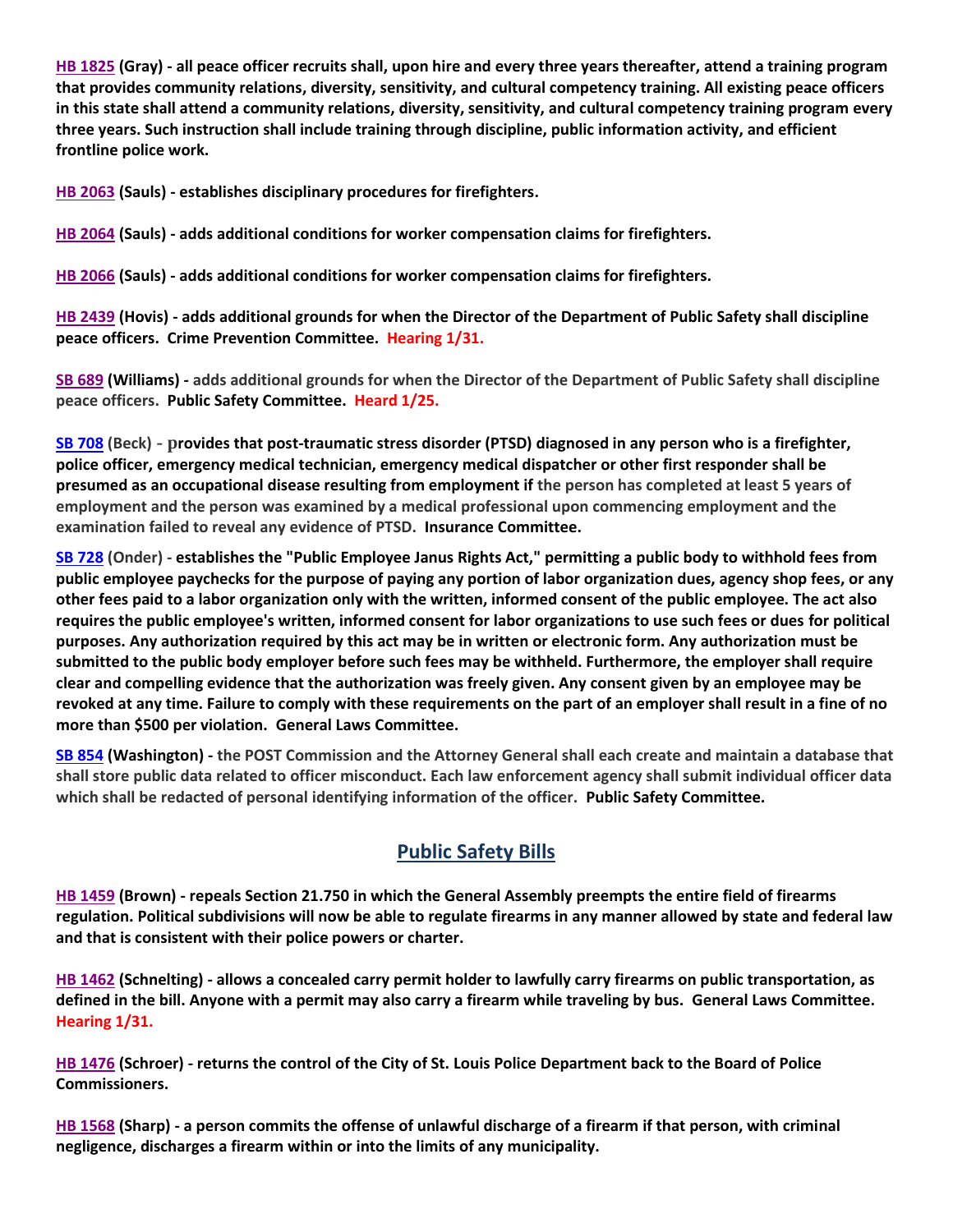**[HB 1582](https://house.mo.gov/Bill.aspx?bill=HB1582&year=2022&code=R) (Murphy) - prohibits tampering with multiple car doors.**

**[HB 1660](https://house.mo.gov/Bill.aspx?bill=HB1660&year=2022&code=R) (Hicks) - allows concealed carry permit holders to lawfully carry firearms on public transportation. "Public transportation system" is defined in the bill. In addition, this bill exempts persons transporting non-functioning or unloaded firearms on buses from the crimes prohibiting the possession of weapons on buses. General Laws Committee. Hearing 1/31.**

**[HB 1698](https://house.mo.gov/Bill.aspx?bill=HB1698&year=2022&code=R) (Baker) - allows firearms in churches and other places of worship with a concealed carry permit.**

**[HB 1731](https://house.mo.gov/Bill.aspx?bill=HB1731&year=2022&code=R) (Barnes) - establishes the offenses of harassment of a school or recreation athletic official and entry or remaining on site of a school or recreation athletic contest after being forbidden. (Support)**

**[HB 1759](https://house.mo.gov/Bill.aspx?bill=HB1759&year=2022&code=R) (Dogan) - requires law enforcement agencies to adopt written investigation policies for officer-involved deaths.**

**[HB 1780](https://house.mo.gov/Bill.aspx?bill=HB1780&year=2022&code=R) (Windham) - requires law enforcement officers to give persons under arrest forty-eight hours to arrange for their motor vehicle to be removed before authorizing a towing company to remove a motor vehicle.**

**[HB 1823](https://house.mo.gov/Bill.aspx?bill=HB1823&year=2022&code=R) (Gray) - requires law enforcement agencies to adopt written investigation policies for officer-involved deaths.**

**[HB 1865](https://house.mo.gov/Bill.aspx?bill=HB1865&year=2022&code=R) (Rowland) - a person commits the offense of unlawful discharge of a firearm if that person, with criminal negligence, discharges a firearm within or into the limits of any municipality.**

**[HB 1912](https://house.mo.gov/Bill.aspx?bill=HB1912&year=2022&code=R) (Schroer) - allows firearms in churches and other places of worship with a concealed carry permit.**

**[HB 1915](https://house.mo.gov/Bill.aspx?bill=HB1915&year=2022&code=R) (Schroer) - a person commits the offense of unlawful discharge of a firearm if that person, with criminal negligence, discharges a firearm within or into the limits of any municipality.**

**[HB 2154](https://house.mo.gov/Bill.aspx?bill=HB2154&year=2022&code=R) (Perkins) - the costs of installing a fire hydrant, excluding dry fire hydrants, within the city limits of an incorporated city shall be paid by the city. If a city cannot or does not pay for the installation of such a fire hydrant, the city shall not require the installation of any such fire hydrant. Public Safety Committee. Heard 1/25.**

**[HB 2422](https://house.mo.gov/Bill.aspx?bill=HB2422&year=2022&code=R) (Manlove) - prohibits carotid restraints, except under certain circumstances, and provides for peace officer dismissal and license revocation based on improper use of choke-holds and carotid restraints.**

**[HB 2432](https://house.mo.gov/Bill.aspx?bill=HB2432&year=2022&code=R) (Roden) - returns the control of the City of St. Louis Police Department back to the Board of Police Commissioners.**

**[SB 795](https://www.senate.mo.gov/22info/BTS_Web/Bill.aspx?SessionType=R&BillID=71259650) (Washington) -modifies provisions relating to police use of force. Judiciary/Criminal Jurisprudence Committee.**

**[SB 804](https://www.senate.mo.gov/22info/BTS_Web/Bill.aspx?SessionType=R&BillID=71263286) (Onder) - a person carrying a concealed firearm who possesses a valid concealed carry permit or endorsement shall not be prohibited from accessing or using any public transportation system. The person may not be harassed or detained for carrying a concealed firearm on the property, vehicles, or conveyances owned, contracted, or leased by such systems that are accessible to the public. Additionally, an employee of the Bi-State Development Agency may carry a weapon into any facility or conveyance of the agency. General Laws Committee. Heard 1/25.**

**[SB 859](https://www.senate.mo.gov/22info/BTS_Web/Bill.aspx?SessionType=R&BillID=71259622) (Mosley) - creates police protection districts which shall be a political subdivision organized and empowered to supply protection to people and property from crimes and hazards, to render first aid for the purpose of saving lives, and to give assistance in the event of an accident or emergency. The police protection district must consist of contiguous tracts or parcels of property containing all or parts of one county and may include, in whole but not in part, any city, town, or village. Public Safety Committee.**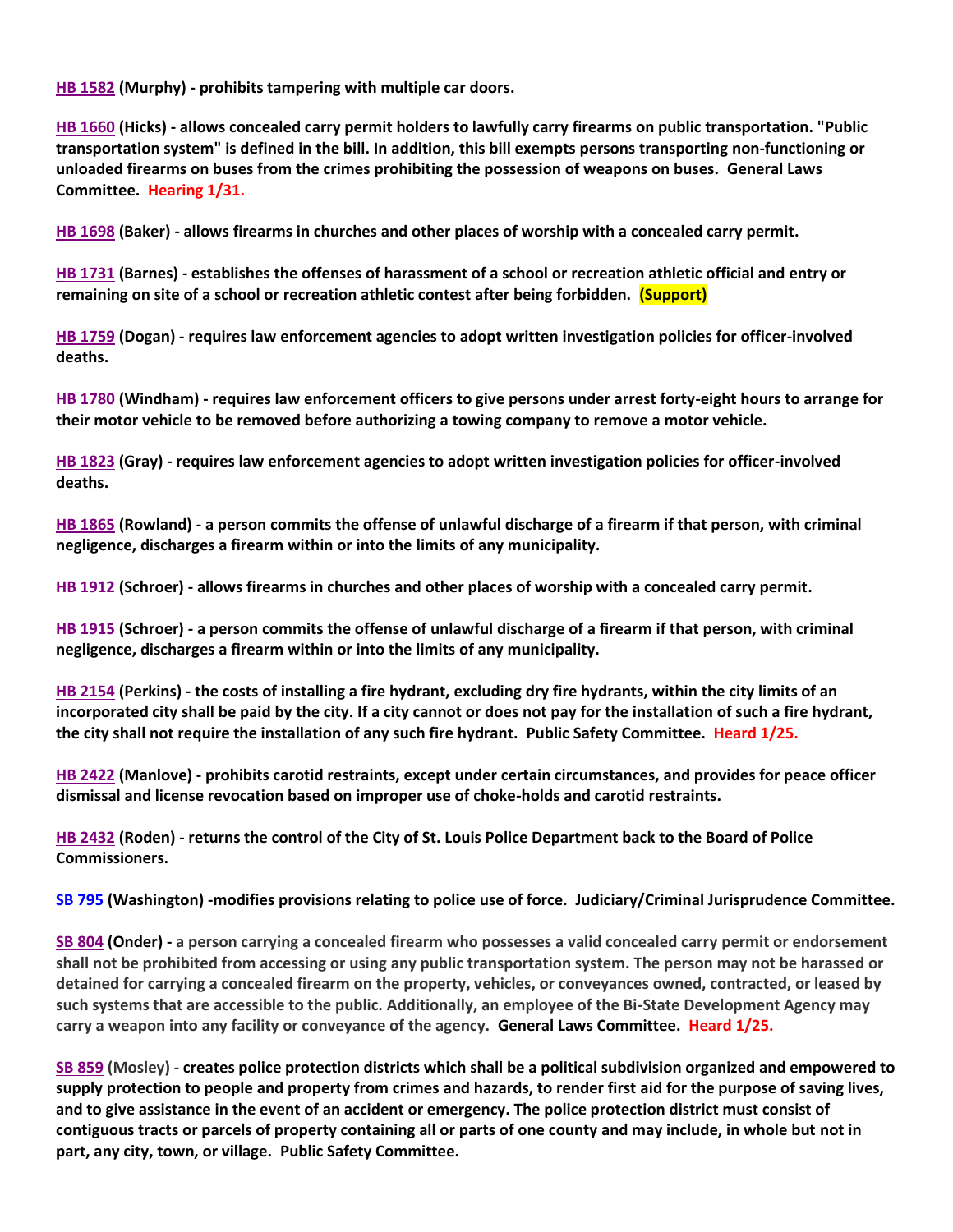**[SB 1012](https://www.senate.mo.gov/22info/BTS_Web/Bill.aspx?SessionType=R&BillID=72392417) (Eigel) - returns St. Louis City police to state control under a board of commissioners appointed by the Governor.**

**[SB 1033](https://www.senate.mo.gov/22info/BTS_Web/Bill.aspx?SessionType=R&BillID=72748800) (Rizzo) - repeals provisions relating to law enforcement officers who enforce certain federal laws or who provide material aid to federal law enforcement officers.**

## **Taxation & Revenue Bills**

**[HB 1583](https://house.mo.gov/Bill.aspx?bill=HB1583&year=2022&code=R) (Murphy) - if, prior to the expiration of a temporary levy increase, voters approve a subsequent levy increase, the new tax rate ceiling shall remain in effect only until such time as the temporary levy expires under the terms originally approved by a vote of the people, at which time the tax rate ceiling shall be decreased by the amount of the temporary levy increase. If, prior to the expiration of a temporary levy increase, voters of a political subdivision are asked to approve an additional, permanent increase to the political subdivision's tax rate ceiling, voters shall be submitted ballot language that clearly indicates that if the permanent levy increase is approved, the temporary levy shall be made permanent. Ways & Means Committee. Heard 1/12. Passed Committee 1/19. Referred Rules Committee.**

**[HB 1733](https://house.mo.gov/Bill.aspx?bill=HB1733&year=2022&code=R) (O'Donnell) - Requires auto dealers to collect and remit sales tax on motor vehicle sales.**

**[HB 1740](https://house.mo.gov/Bill.aspx?bill=HB1740&year=2022&code=R) (Dogan) - prohibits telecommuting work from being subject to earnings taxes. Workforce Development Committee.**

**[HB 1779](https://house.mo.gov/Bill.aspx?bill=HB1779&year=2022&code=R) (Windham) - removes the state sales tax on any retail sales on food and imposes a tax on the transfer of every decedent's estate in the state that has a value of at least \$25,000.**

**[HB 2214](https://house.mo.gov/Bill.aspx?bill=HB2214&year=2022&code=R) (Hurlbert) - allows any municipality to levy up to 1/2 cent sales tax for public safety. Also allows any municipality with a fire department, municipality contracting for fire service or fire district to levy and additional 1/2 cent sales tax for fire service. All taxes must be approved by a 4/7 vote. The League has long opposed sales tax authority for County fire districts.**

**[HB 2220](https://house.mo.gov/Bill.aspx?bill=HB2220&year=2022&code=R) (Falkner) - relates to penalties for failure to file annual municipal finance reports. Penalties could include disincorporation. Local Government Committee.**

**[HB 2467](https://house.mo.gov/Bill.aspx?bill=HB2467&year=2022&code=R) (Merideth) - any political subdivision may adopt an order, ordinance, or regulation increasing the tax levied on cigarettes and tobacco products within the boundaries of such political subdivision, subject to voter approval.**

**[HB 2530](https://www.house.mo.gov/Bill.aspx?bill=HB2530&year=2022&code=R) (Sauls) - exempts food from local sales tax. (Oppose)**

**[HJR 67](https://house.mo.gov/Bill.aspx?bill=HJR67&year=2022&code=R) (Ellebracht) - constitutional amendment to prevent the increase of assessments of residential, real property by more than 3% in any calendar year.**

**[HJR 90](https://house.mo.gov/Bill.aspx?bill=HJR90&year=2022&code=R) (Terry) - Reduces property tax assessments on senior citizens and disabled persons by fifty percent.**

**[SB 911](https://www.senate.mo.gov/22info/BTS_Web/Bill.aspx?SessionType=R&BillID=71259794) (Eigel) - for the 2022 and 2023 calendar years, this act requires each political subdivision to reduce its property tax levy such that the amount of tax revenue generated by such tax levy shall be reduced by an amount that is substantially equal to the total amount of funds received by such political subdivision pursuant to the American Rescue Plan Act of 2021 during such calendar years. Clearly violates federal law. (Oppose)**

**[SB 967](https://www.senate.mo.gov/22info/BTS_Web/Bill.aspx?SessionType=R&BillID=71406282) (Hough) - requires all motor vehicle dealers to apply to collect and remit sales tax on motor vehicles sold by such dealer.**

**Transportation and Vehicle Bills**